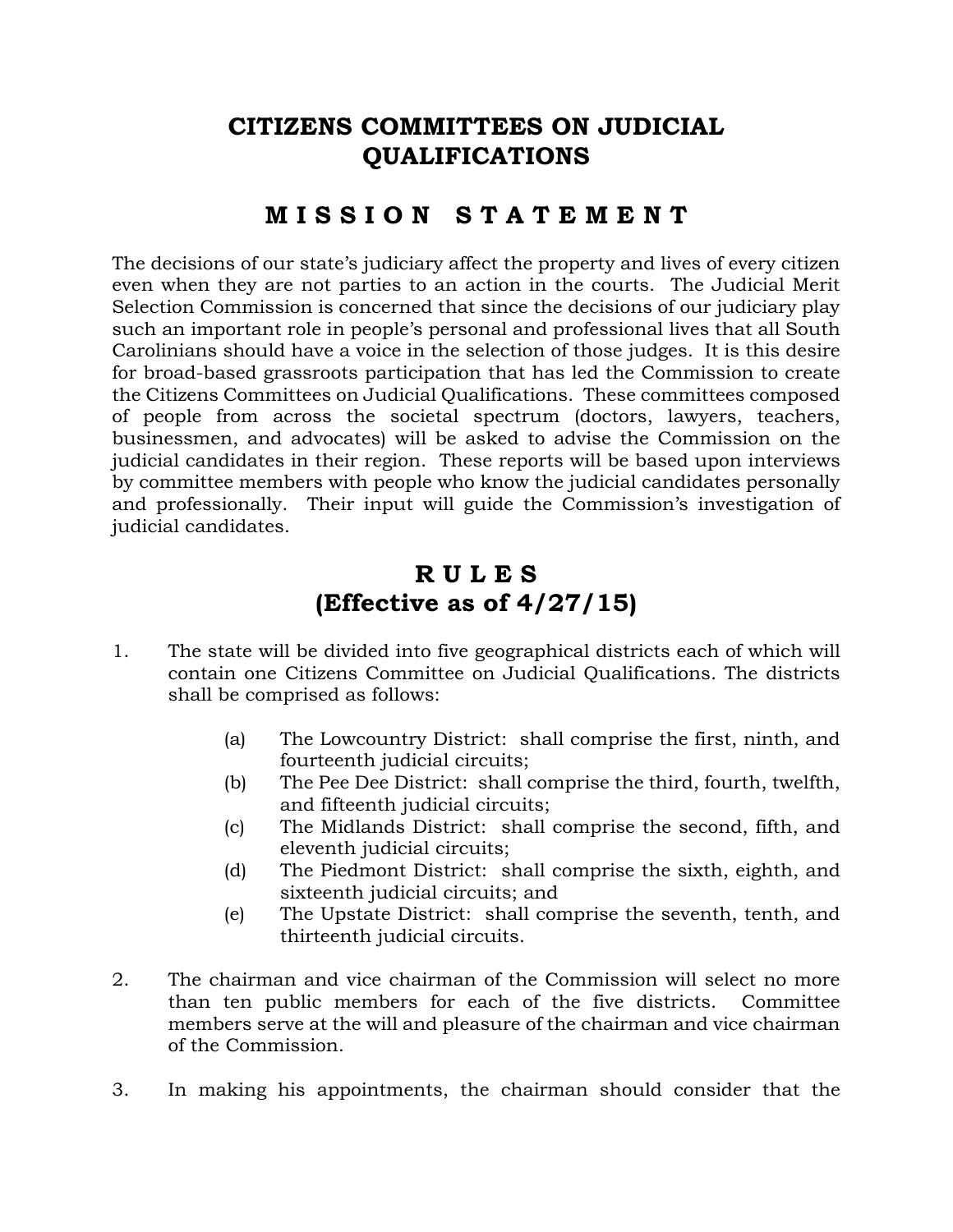diversity of our state is represented in the members for each district.

- 4. After appointment, the chairman and vice chairman of the Commission will select the chairman of each district. The chairman of each district will be responsible for scheduling meetings for the committee, arranging contacts by members of the committee of appropriate people during the review process, and preparing a report for each candidate to submit to the Commission for its consideration.
- 5. When presented a list of candidates from its area, the committee shall begin the process of reviewing that candidate's qualifications. The committee for each region shall divide into subcommittees of not less than three members to investigate the candidates for its region.
- 6. After receiving the names of judicial candidates in their region, committee members may ask each candidate to provide the names of a diverse group of people within the community who are familiar with the candidate's qualifications and character. The committee may interview other individuals as it shall choose.
- 7. If a committee member has any relationship with a candidate that may impair his ability to be objective or which may undermine the appearance of impartiality of the committee, the member shall inform the chairman of the committee of the potential conflict of interest. The chairman shall take the relationship of the member and candidate into account when appointing subcommittees to investigate candidates.
- 8. The committee's report will be due no later than five days prior to the beginning of public hearings unless otherwise provided by the Commission. However, if during the course of its investigation the committee discovers information that warrants further investigation by the full Commission, the committee shall forward its concerns as soon as possible along with the basis of those concerns to the Commission. If the committee has not finished its report prior to the beginning of public hearings, the Commission may proceed without the input of the committee.
- 9. The committee's reports should be constructed so as to evaluate each candidate according to the evaluative criteria used by the Commission. These criteria, as set forth in Section 2-19-35(A), include the following:
	- (1) constitutional qualifications;
	- (2) ethical fitness;
	- (3) professional and academic ability;
	- (4) character;
	- (5) reputation;
	- (6) physical health and mental stability;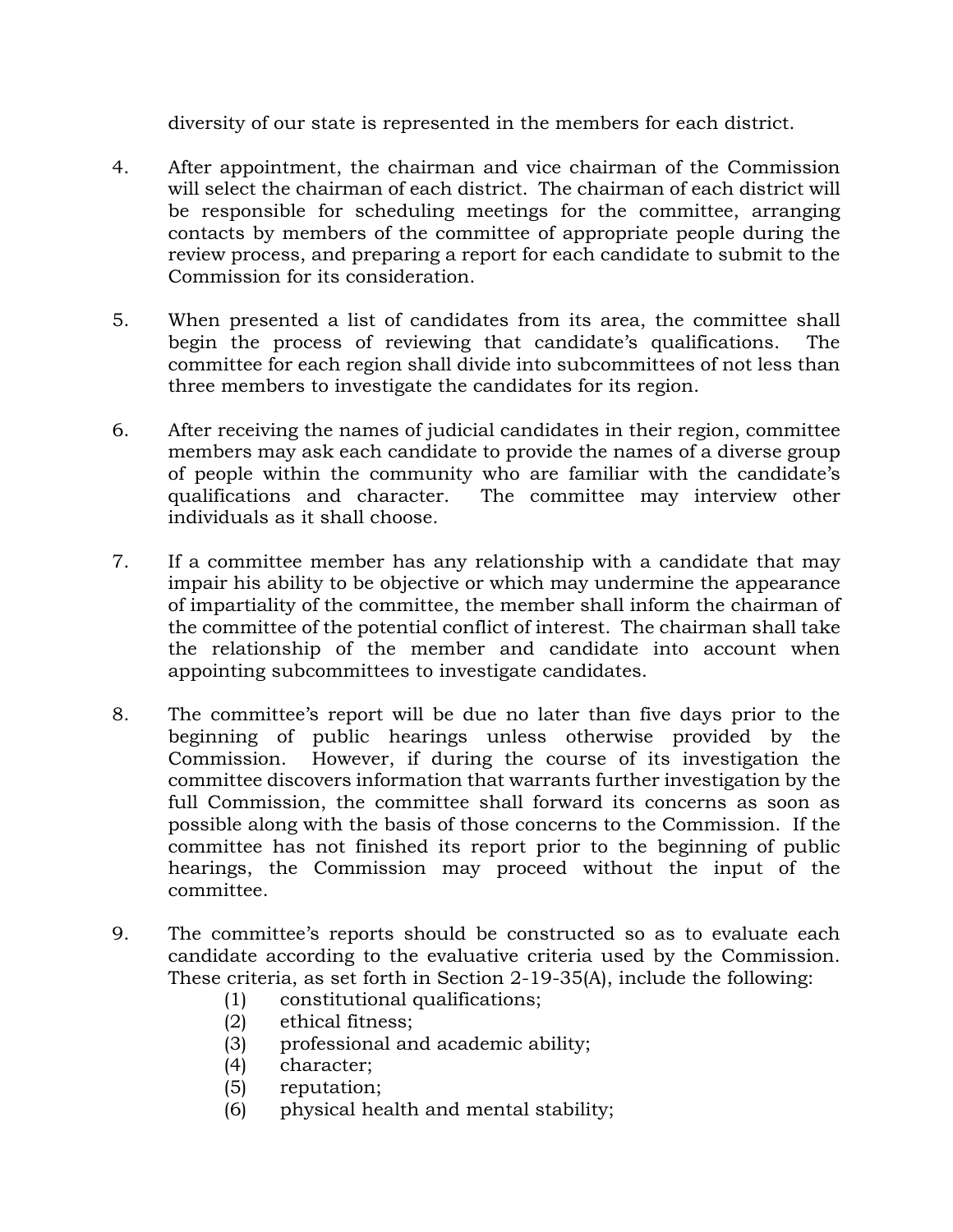- (7) experience; and
- (8) judicial temperament.
- 10. In making its report, the committee should endeavor to protect the confidentiality of its sources who request anonymity. If a source is cited in the report, and the source requests anonymity, the source should be assigned a witness number that is known only to the Commission Chairman and staff.
- 11. When forwarding the names of candidates to the committees for review, the Commission shall attach all non-confidential materials in its possession that will aid in the committee's review of judicial candidates. If a member of a committee discovers information that is probative of a candidate's qualifications or character and which will aid in the committee's investigation, the committee chairman shall notify the Commission of its existence and request that it be obtained.
- 12. No member of a regional committee may disclose any information, other than to a Commission member or Commission staff, regarding any phase of the committee's investigative process or the results therefrom. Likewise, the committee's report is a privileged communication produced solely for the benefit of the Commission and shall not be distributed except to the candidate and as determined by the Commission. All documents created by the committee during the course of investigation shall be turned over by the committee to the Commission to be either destroyed or filed in accordance with state law.
- 13. As a condition of appointment, each committee member agrees that:

(a) During his or her service on the committee, he or she will abstain from endorsing or participating in any judicial candidate's campaign for office, and will refrain from appearing before or voting on any other committee or commission involved in the judicial selection process (This prohibition shall not preclude any member from participating in a survey or interview process wherein the member's personal opinions about judicial candidates are solicited.); and

(b) Service on the committee results in a relationship between committee members that may create a conflict of interest if committee members who have served together later evaluate one another. Therefore, no committee member shall offer for or accept a nomination for a South Carolina judicial position that is screened by the Judicial Merit Selection Commission, while a member of that committee and for a minimum of one year after leaving the committee.

14. Each member of the committee must actively participate in the screening